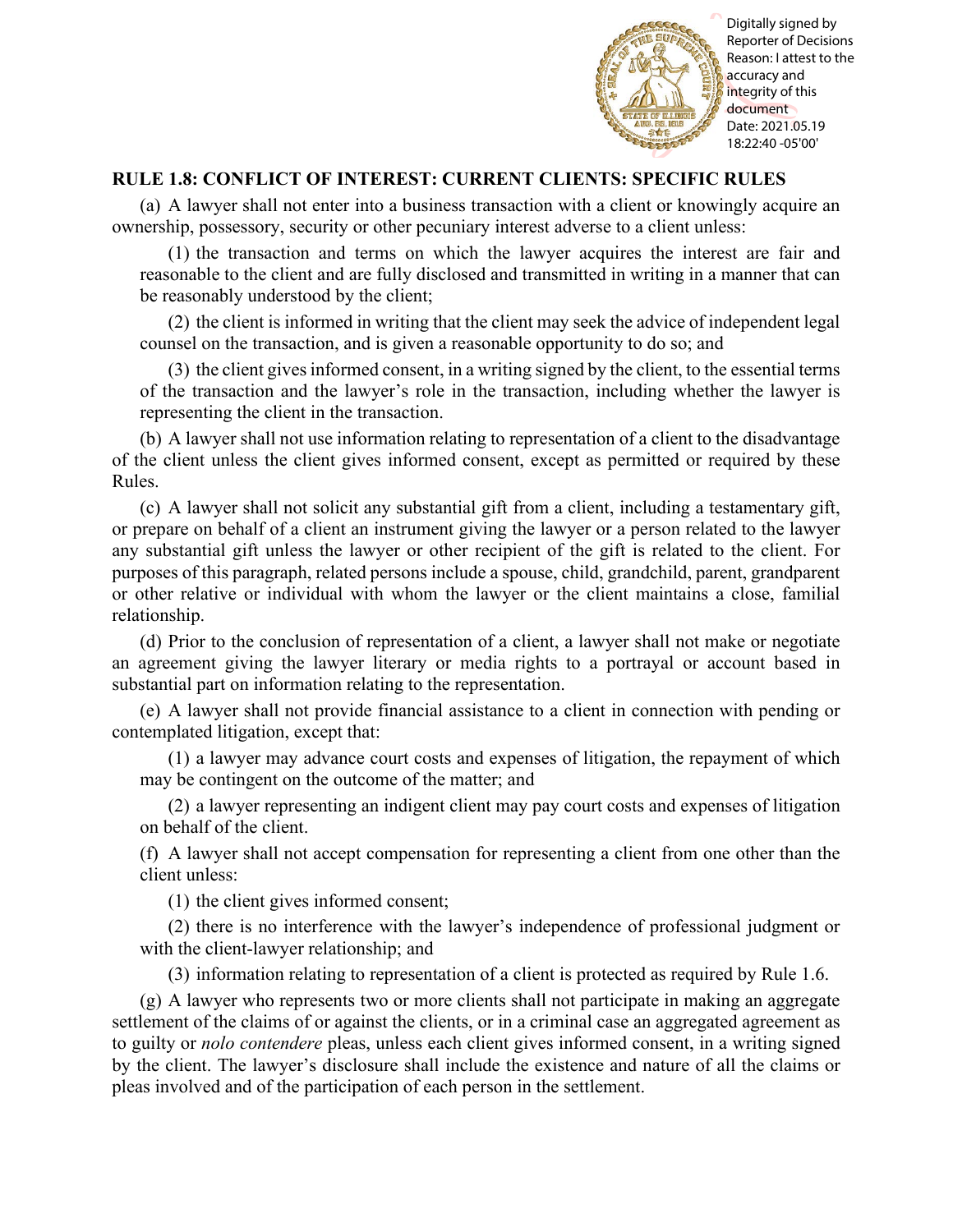(h) A lawyer shall not:

(1) make an agreement prospectively limiting the lawyer's liability to a client for malpractice unless the client is independently represented in making the agreement; or

(2) settle a claim or potential claim for such liability with an unrepresented client or former client unless that person is advised in writing of the desirability of seeking and is given a reasonable opportunity to seek the advice of independent legal counsel in connection therewith.

(i) A lawyer shall not acquire a proprietary interest in the cause of action or subject matter of litigation the lawyer is conducting for a client, except that the lawyer may:

(1) acquire a lien authorized by law to secure the lawyer's fee or expenses;

and

(2) contract with a client for a reasonable contingent fee in a civil case.

(j) A lawyer shall not have sexual relations with a client unless a consensual sexual relationship existed between them when the client-lawyer relationship commenced.

(k) While lawyers are associated in a firm, a prohibition in the foregoing paragraphs (a) through (i) that applies to any one of them shall apply to all of them.

[Adopted July 1, 2009, effective January 1, 2010.](http://www.illinoiscourts.gov/files/070109.pdf/amendment)

## **Comment**

# **Business Transactions Between Client and Lawyer**

[1] A lawyer's legal skill and training, together with the relationship of trust and confidence between lawyer and client, create the possibility of overreaching when the lawyer participates in a business, property or financial transaction with a client, for example, a loan or sales transaction or a lawyer investment on behalf of a client. The requirements of paragraph (a) must be met even when the transaction is not closely related to the subject matter of the representation, as when a lawyer drafting a will for a client learns that the client needs money for unrelated expenses and offers to make a loan to the client. The Rule applies to lawyers engaged in the sale of goods or services related to the practice of law, for example, the sale of title insurance or investment services to existing clients of the lawyer's legal practice. It also applies to lawyers purchasing property from estates they represent. It does not apply to ordinary fee arrangements between client and lawyer, which are governed by Rule 1.5, although its requirements must be met when the lawyer accepts an interest in the client's business or other nonmonetary property as payment of all or part of a fee. In addition, the Rule does not apply to standard commercial transactions between the lawyer and the client for products or services that the client generally markets to others, for example, banking or brokerage services, medical services, products manufactured or distributed by the client, and utilities' services. In such transactions, the lawyer has no advantage in dealing with the client, and the restrictions in paragraph (a) are unnecessary and impracticable.

[2] Paragraph (a)(1) requires that the transaction itself be fair to the client and that its essential terms be communicated to the client, in writing, in a manner that can be reasonably understood.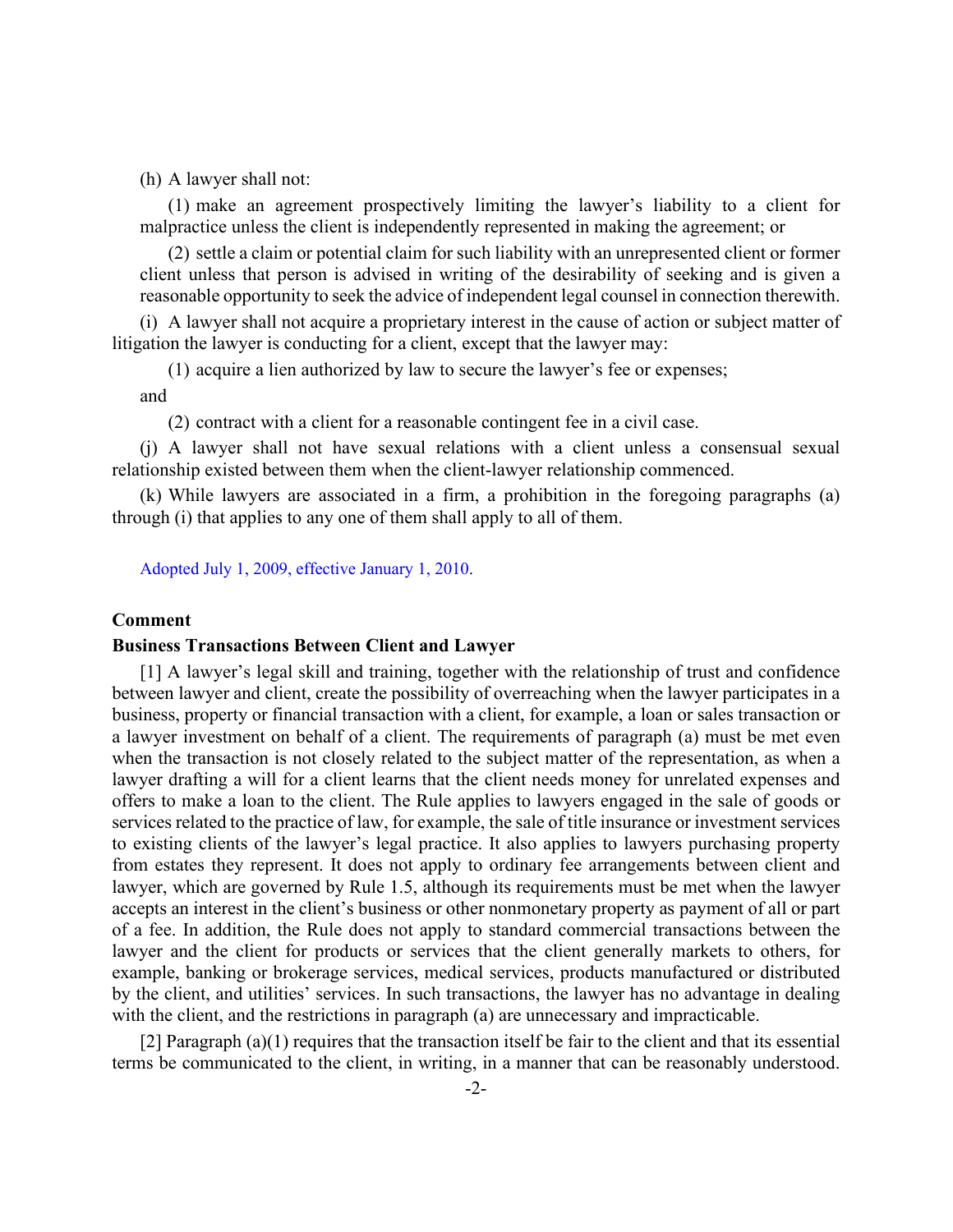Paragraph (a)(2) requires that the lawyer inform the client in writing that the client may seek the advice of independent legal counsel and provide a reasonable opportunity for the client to do so. Paragraph (a)(3) requires that the lawyer obtain the client's informed consent, in a writing signed by the client, both to the essential terms of the transaction and to the lawyer's role. When necessary, the lawyer should discuss both the material risks of the proposed transaction, including any risk presented by the lawyer's involvement, and the existence of reasonably available alternatives and should explain why the advice of independent legal counsel is desirable. See Rule 1.0(e) (definition of informed consent). The common law regarding business transactions between lawyer and client may impose additional requirements, such as encouraging the client to seek independent legal counsel, in lawyer liability and other nondisciplinary contexts.

[3] The risk to a client is greatest when the client expects the lawyer to represent the client in the transaction itself or when the lawyer's financial interest otherwise poses a significant risk that the lawyer's representation of the client will be materially limited by the lawyer's financial interest in the transaction. Here the lawyer's role requires that the lawyer must comply, not only with the requirements of paragraph (a), but also with the requirements of Rule 1.7. Under that Rule, the lawyer must disclose the risks associated with the lawyer's dual role as both legal adviser and participant in the transaction, such as the risk that the lawyer will structure the transaction or give legal advice in a way that favors the lawyer's interests at the expense of the client. Moreover, the lawyer must obtain the client's informed consent. In some cases, the lawyer's interest may be such that Rule 1.7 will preclude the lawyer from seeking the client's consent to the transaction.

[4] If the client is independently represented in the transaction, paragraph (a)(2) of this Rule is inapplicable, and the paragraph (a)(1) requirement for full disclosure is satisfied either by a written disclosure by the lawyer involved in the transaction or by the client's independent counsel. The fact that the client was independently represented in the transaction is relevant in determining whether the agreement was fair and reasonable to the client as paragraph (a)(1) further requires.

#### **Use of Information Related to Representation**

[5] Use of information relating to the representation to the disadvantage of the client violates the lawyer's duty of loyalty. Paragraph (b) applies when the information is used to benefit either the lawyer or a third person, such as another client or business associate of the lawyer. For example, if a lawyer learns that a client intends to purchase and develop several parcels of land, the lawyer may not use that information to purchase one of the parcels in competition with the client or to recommend that another client make such a purchase. The Rule does not prohibit uses that do not disadvantage the client. For example, a lawyer who learns a government agency's interpretation of trade legislation during the representation of one client may properly use that information to benefit other clients. Paragraph (b) prohibits disadvantageous use of client information unless the client gives informed consent, except as permitted or required by these Rules. See Rules 1.2(d), 1.6, 1.9(c), 3.3, 4.1(b), 8.1 and 8.3.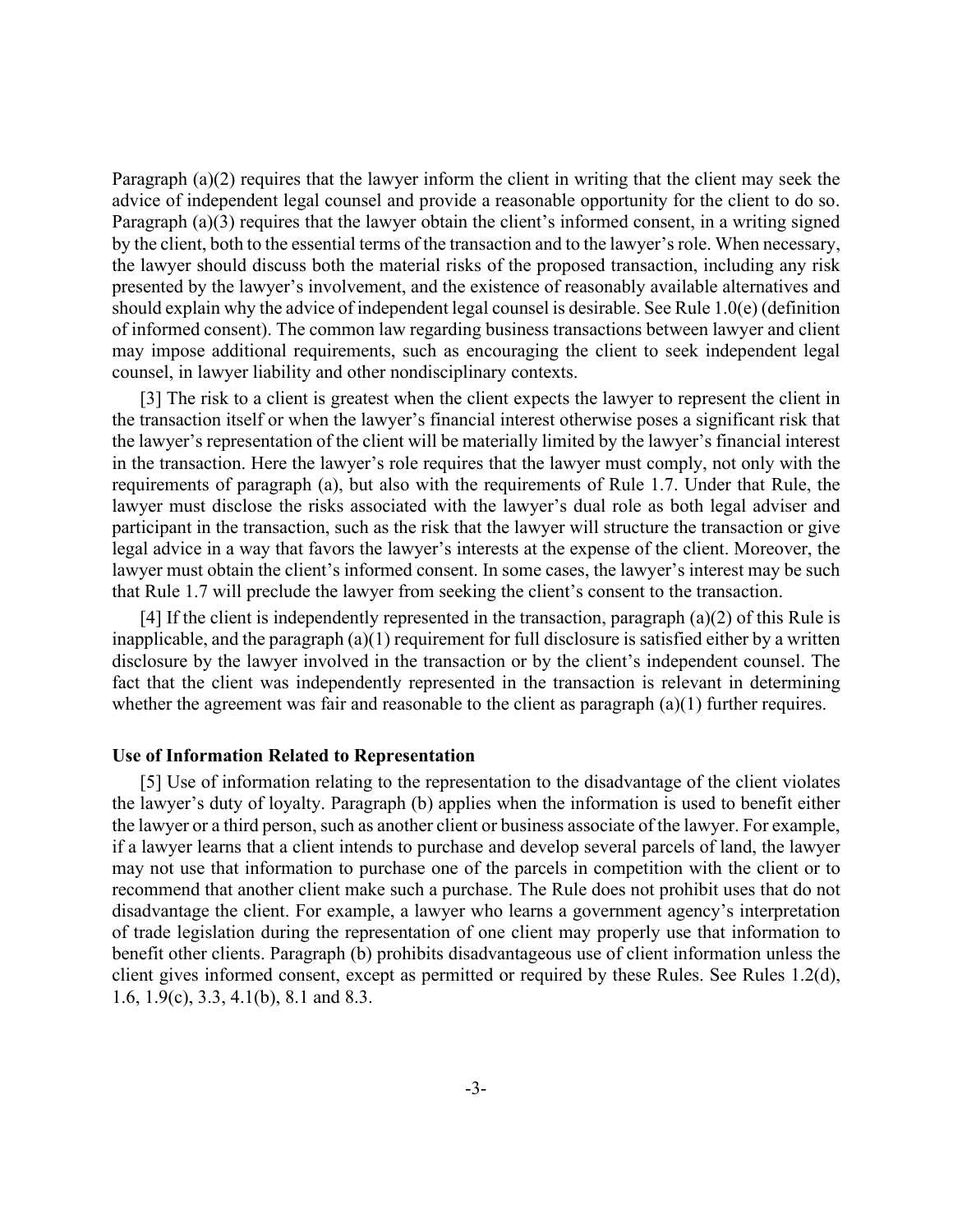#### **Gifts to Lawyers**

[6] A lawyer may accept a gift from a client, if the transaction meets general standards of fairness. For example, a simple gift such as a present given at a holiday or as a token of appreciation is permitted. If a client offers the lawyer a more substantial gift, paragraph (c) does not prohibit the lawyer from accepting it, although such a gift may be voidable by the client under the doctrine of undue influence, which treats client gifts as presumptively fraudulent. In any event, due to concerns about overreaching and imposition on clients, a lawyer may not suggest that a substantial gift be made to the lawyer or for the lawyer's benefit, except where the lawyer is related to the client as set forth in paragraph (c).

[7] If effectuation of a substantial gift requires preparing a legal instrument such as a will or conveyance the client should have the detached advice that another lawyer can provide. The sole exception to this Rule is where the client is a relative of the donee.

[8] This Rule does not prohibit a lawyer from seeking to have the lawyer or a partner or associate of the lawyer named as executor of the client's estate or to another potentially lucrative fiduciary position. Nevertheless, such appointments will be subject to the general conflict of interest provision in Rule 1.7 when there is a significant risk that the lawyer's interest in obtaining the appointment will materially limit the lawyer's independent professional judgment in advising the client concerning the choice of an executor or other fiduciary. In obtaining the client's informed consent to the conflict, the lawyer should advise the client concerning the nature and extent of the lawyer's financial interest in the appointment, as well as the availability of alternative candidates for the position.

## **Literary Rights**

[9] An agreement by which a lawyer acquires literary or media rights concerning the conduct of the representation creates a conflict between the interests of the client and the personal interests of the lawyer. Measures suitable in the representation of the client may detract from the publication value of an account of the representation. Paragraph (d) does not prohibit a lawyer representing a client in a transaction concerning literary property from agreeing that the lawyer's fee shall consist of a share in ownership in the property, if the arrangement conforms to Rule 1.5 and paragraphs (a) and (i).

# **Financial Assistance**

[10] Lawyers may not subsidize lawsuits or administrative proceedings brought on behalf of their clients, including making or guaranteeing loans to their clients for living expenses, because to do so would encourage clients to pursue lawsuits that might not otherwise be brought and because such assistance gives lawyers too great a financial stake in the litigation. These dangers do not warrant a prohibition on a lawyer lending a client court costs and litigation expenses, including the expenses of medical examination and the costs of obtaining and presenting evidence, because these advances are virtually indistinguishable from contingent fees and help ensure access to the courts. Similarly, an exception allowing lawyers representing indigent clients to pay court costs and litigation expenses regardless of whether these funds will be repaid is warranted.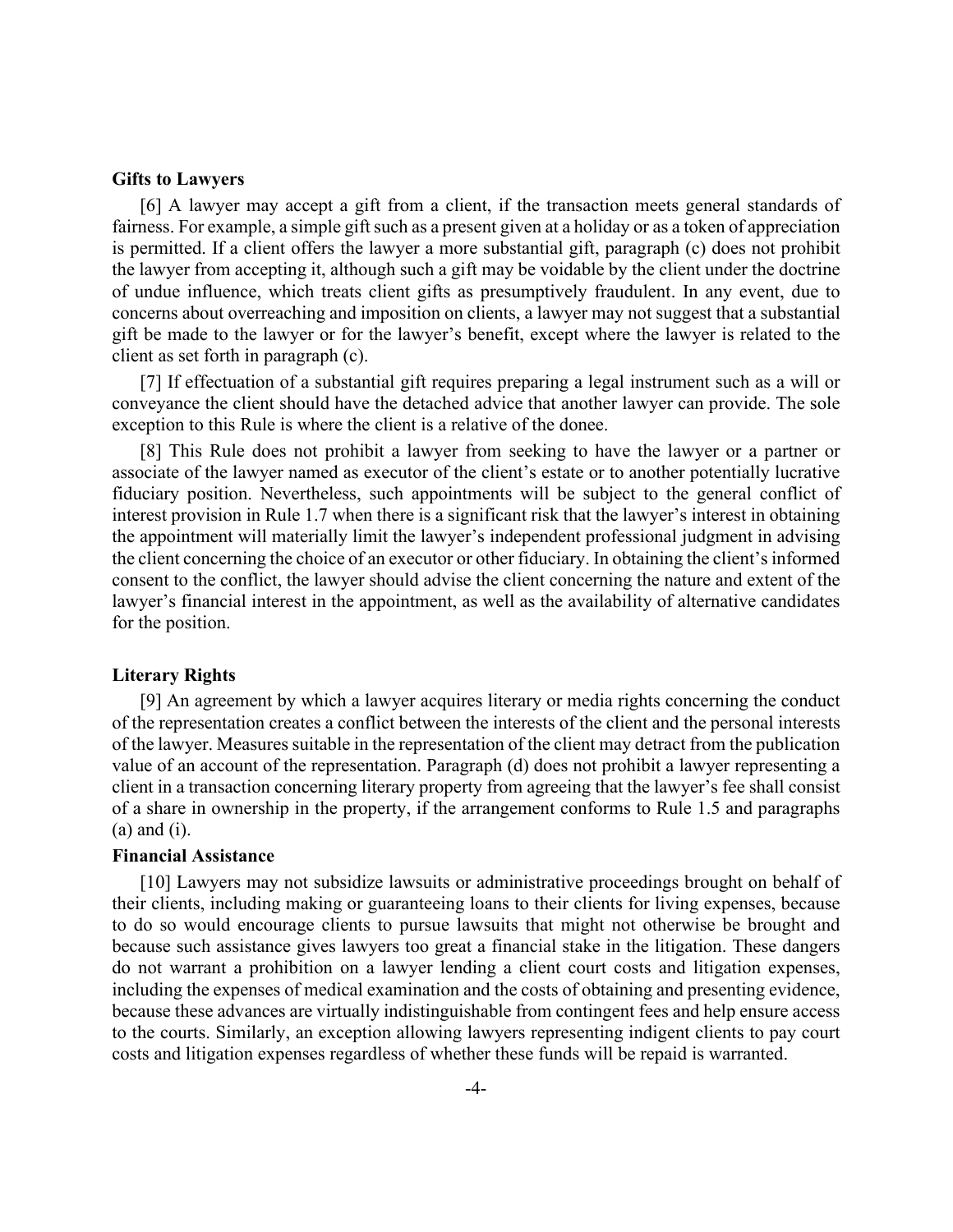#### **Person Paying for a Lawyer's Services**

[11] Lawyers are frequently asked to represent a client under circumstances in which a third person will compensate the lawyer, in whole or in part. The third person might be a relative or friend, an indemnitor (such as a liability insurance company) or a co-client (such as a corporation sued along with one or more of its employees). Because third-party payers frequently have interests that differ from those of the client, including interests in minimizing the amount spent on the representation and in learning how the representation is progressing, lawyers are prohibited from accepting or continuing such representations unless the lawyer determines that there will be no interference with the lawyer's independent professional judgment and there is informed consent from the client. See also Rule 5.4(c) (prohibiting interference with a lawyer's professional judgment by one who recommends, employs or pays the lawyer to render legal services for another).

[12] Sometimes, it will be sufficient for the lawyer to obtain the client's informed consent regarding the fact of the payment and the identity of the third-party payer. If, however, the fee arrangement creates a conflict of interest for the lawyer, then the lawyer must comply with Rule. 1.7. The lawyer must also conform to the requirements of Rule 1.6 concerning confidentiality. Under Rule 1.7(a), a conflict of interest exists if there is significant risk that the lawyer's representation of the client will be materially limited by the lawyer's own interest in the fee arrangement or by the lawyer's responsibilities to the third-party payer (for example, when the third-party payer is a co-client). Under Rule 1.7(b), the lawyer may accept or continue the representation with the informed consent of each affected client, unless the conflict is nonconsentable under that paragraph.

# **Aggregate Settlements**

[13] Differences in willingness to make or accept an offer of settlement are among the risks of common representation of multiple clients by a single lawyer. Under Rule 1.7, this is one of the risks that should be discussed before undertaking the representation, as part of the process of obtaining the clients' informed consent. In addition, Rule 1.2(a) protects each client's right to have the final say in deciding whether to accept or reject an offer of settlement and in deciding whether to enter a guilty or *nolo contendere* plea in a criminal case. The rule stated in this paragraph is a corollary of both these Rules and provides that, before any settlement offer or plea bargain is made or accepted on behalf of multiple clients, the lawyer must inform each of them about all the material terms of the settlement, including what the other clients will receive or pay if the settlement or plea offer is accepted. See also Rule 1.0(e) (definition of informed consent). Lawyers representing a class of plaintiffs or defendants, or those proceeding derivatively, may not have a full client-lawyer relationship with each member of the class; nevertheless, such lawyers must comply with applicable rules regulating notification of class members and other procedural requirements designed to ensure adequate protection of the entire class.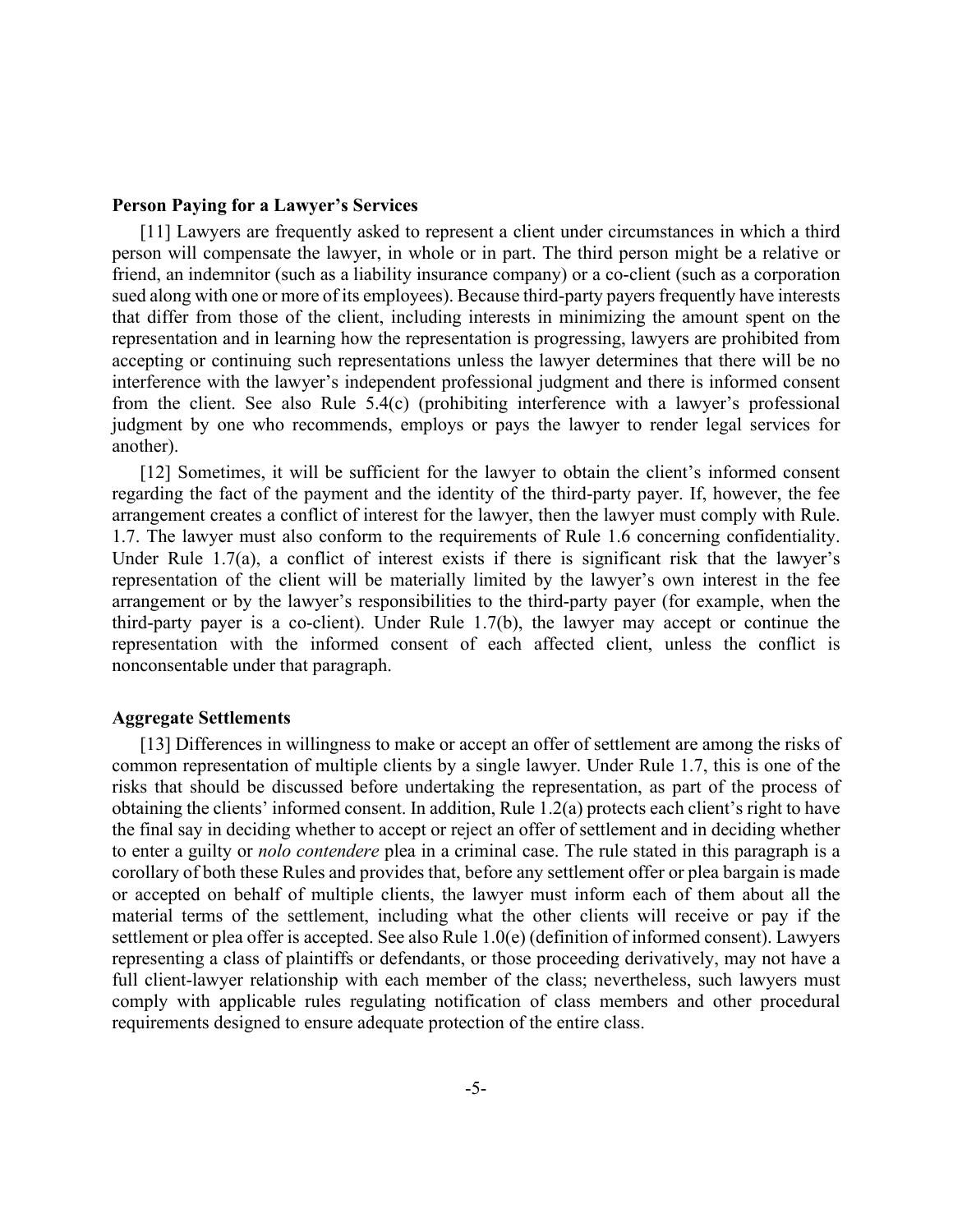# **Limiting Liability and Settling Malpractice Claims**

[14] Agreements prospectively limiting a lawyer's liability for malpractice are prohibited unless the client is independently represented in making the agreement because they are likely to undermine competent and diligent representation. Also, many clients are unable to evaluate the desirability of making such an agreement before a dispute has arisen, particularly if they are then represented by the lawyer seeking the agreement. This paragraph does not, however, prohibit a lawyer from entering into an agreement with the client to arbitrate legal malpractice claims, provided such agreements are enforceable and the client is fully informed of the scope and effect of the agreement. Nor does this paragraph limit the ability of lawyers to practice in the form of a limited-liability entity, where permitted by law, provided that each lawyer remains personally liable to the client for his or her own conduct and the firm complies with any conditions required by law, such as provisions requiring client notification or maintenance of adequate liability insurance. Nor does it prohibit an agreement in accordance with Rule 1.2 that defines the scope of the representation, although a definition of scope that makes the obligations of representation illusory will amount to an attempt to limit liability.

[15] Agreements settling a claim or a potential claim for malpractice are not prohibited by this Rule. Nevertheless, in view of the danger that a lawyer will take unfair advantage of an unrepresented client or former client, the lawyer must first advise such a person in writing of the appropriateness of independent representation in connection with such a settlement. In addition, the lawyer must give the client or former client a reasonable opportunity to find and consult independent counsel.

## **Acquiring Proprietary Interest in Litigation**

[16] Paragraph (i) states the traditional general rule that lawyers are prohibited from acquiring a proprietary interest in litigation. Like paragraph (e), the general rule has its basis in common law champerty and maintenance and is designed to avoid giving the lawyer too great an interest in the representation. In addition, when the lawyer acquires an ownership interest in the subject of the representation, it will be more difficult for a client to discharge the lawyer if the client so desires. The Rule is subject to specific exceptions developed in decisional law and continued in these Rules. The exception for certain advances of the costs of litigation is set forth in paragraph (e). In addition, paragraph (i) sets forth exceptions for liens authorized by law to secure the lawyer's fees or expenses and contracts for reasonable contingent fees. The law of each jurisdiction determines which liens are authorized by law. These may include liens granted by statute, liens originating in common law and liens acquired by contract with the client. When a lawyer acquires by contract a security interest in property other than that recovered through the lawyer's efforts in the litigation, such an acquisition is a business or financial transaction with a client and is governed by the requirements of paragraph (a). Contracts for contingent fees in civil cases are governed by Rule 1.5.